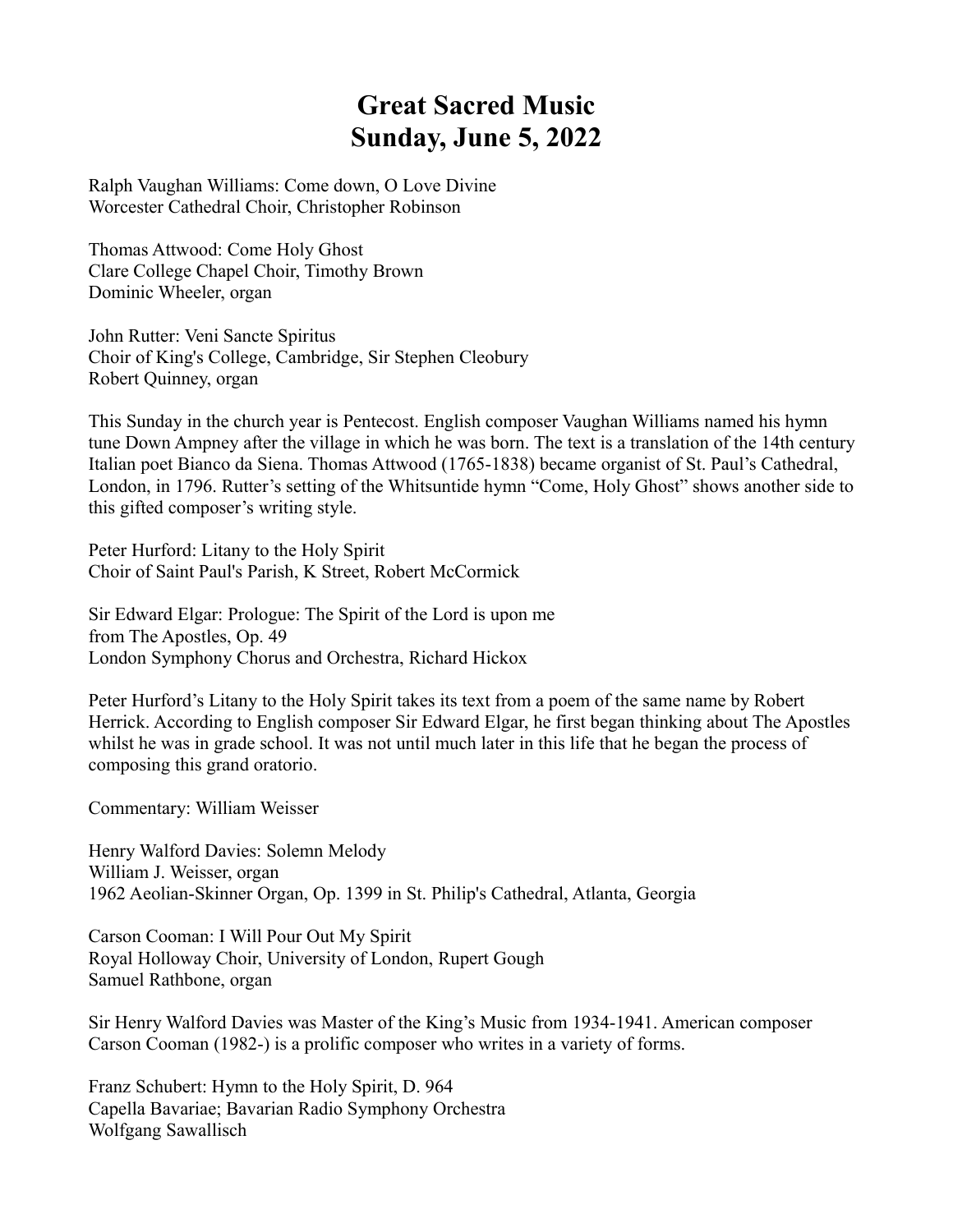Harold Friedell: Draw Us in the Spirit's Tether Choir of St. John's Episcopal Church, Washington, D.C., Samuel Carabetta J. Dan Kiser, organ

Libby Larsen: Veni, Creator Spiritus Douglas Cleveland, organ Goulding & Wood organ, Saint Meinrad Archabbey

Schubert's "Hymn to the Holy Spirit" was written for eight male voices, soli, and chorus with winds. Harold Friedell (1905-1958) was a native of Jamaica, New York. He was organist of Calvary Episcopal Church and then at St. Bartholomew's Episcopal Church in New York City. Dr. Libby Larsen (1950-) studied with Dominick Argento.

J.S. Bach: Cantata 172, "Erschallet, ihr Lieder" Holland Boys' Choir; Netherlands Bach Collegium, Pieter Jan Leusink Ruth Holton, soprano; Sytse Buwalde, alto Nico van der Meel, tenor; Bas Ramselaar, bass

The German translates as "Resound, ye songs, ring out, ye strings!" The cantata dates from 1714 when Bach was at Weimar. Simon Crouch notes: "Let the trumpets and drums ring out to praise the Lord! If you are a trumpet player this is one of those cantatas to get your lips around. There's a resounding opening chorus followed by a recitative which itself is followed by an aria that greets the Holy Trinity with fanfares. The brass section then seems to have been sent off to the pub, since things quieten down a lot."

Alexander Grechaninov: Missa Sancti Spiritus for Chorus and Organ, Op. 169 Russian State Symphonic Cappella, Valery Polyansky Tatiana Jeranje, contralto

From the liner notes: "If the name of Grechaninov remains unfamiliar to music-lovers thirty-nine years after his death in New York at the ripe old age of ninety-two, that is through no lack of quality in his prolific output. His church music continues to be heard in present-day Russia and it is probably in this field that he is best remembered."

Thomas Arne: Organ Concerto No. 1 in C Cantilena, Adrian Shepherd Roger Bevan Williams, organ

English composer Thomas Arne is perhaps best known for his patriotic song "Rule Britannia!"

Gioachino Rossini: Messa di Gloria Academy and Chorus of St. Martin-in-the-Fields, Sir Neville Marriner Sumi Jo, soprano; Ann Murray, contralto Francisco Araiza, tenor; Raul Gimenez, tenor; Samuel Ramey, bass

Writing in Gramaphone, Richard Osborne writes: "It is a mystery why Rossini's Messa di gloria is so little known. He wrote the work—a ninemovement setting of the ''Kyrie'' and ''Gloria'' for five soloists, chorus and orchestra—in Naples in 1821. As a composer he was in the full leaf and flower of his art.